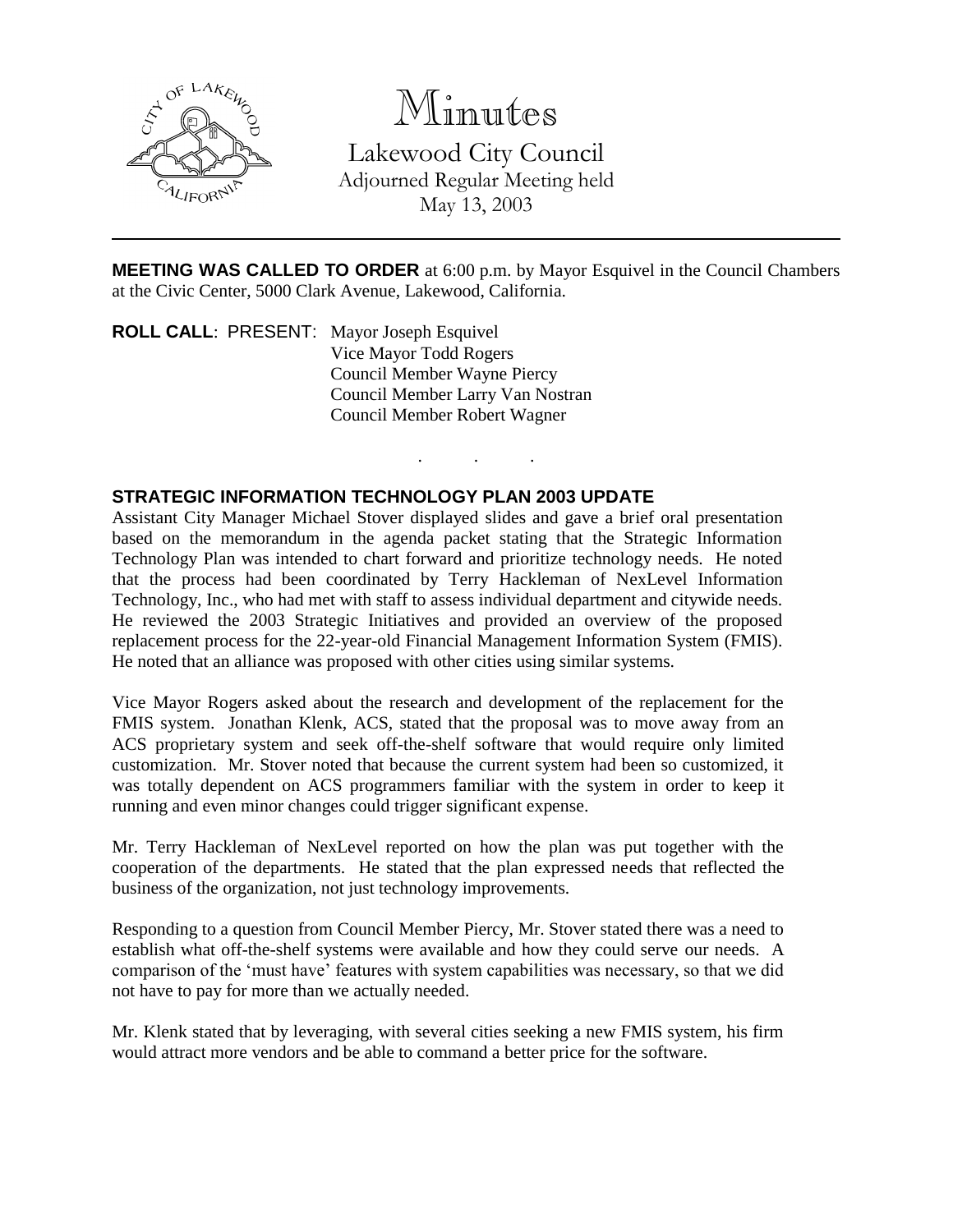City Council Minutes May 13, 2003 Page 2

**STRATEGIC INFORMATION TECHNOLOGY PLAN 2003 UPDATE** - Continued

Council Member Wagner inquired what the role of ACS would be given the use of an off-the-shelf system. Mr. Stover responded by stating ACS had expressed a high degree of interest in providing maintenance and service for the system. Council Member Wagner also inquired why Lakewood would step back and let one of the other cities be the first to implement the new system. Mr. Stover responded by stating that one of the other cities sees their need to convert to a new system as an urgent move, while Lakewood can learn from their implementation and receive a phase-in price break from the selected vendor. Mr. Klenk added that the implementation team would be the same for the participating cities and would gain experience with each implementation, translating into smoother and faster transitions for subsequent implementations.

VICE MAYOR ROGERS MOVED AND COUNCIL MEMBER PIERCY SECONDED TO ADOPT THE STRATEGIC INFORMATION TECHNOLOGY PLAN 2003. UPON ROLL CALL VOTE, THE MOTION WAS APPROVED:

AYES: COUNCIL MEMBERS: Piercy, Rogers, Van Nostran, Wagner and Esquivel NAYS: COUNCIL MEMBERS: None

## **POLICY DIRECTION REGARDING THE STATE BUDGET/LEAGUE OF CALIFORNIA CITIES LEGISLATIVE DAYS**

. . .

City Manager Howard Chambers reported that Governor Davis would host a news conference on May 14th present his May-revised budget. He stated that the Legislature had already approved some budget cuts and that the currently favored budget balancing plan was one that was very harmful to cities. He noted that the League of California Cities would be holding Legislative Action Days in Sacramento later in the week.

Anthony Gonsalves, Joe A. Gonsalves & Son, participating via telephone conference connection, advised that the League was interested in negotiating with Assembly Member Steinberg regarding AB 1221, which would swap some sales tax for additional property taxes in a plan to reorganize local government revenue sources, in exchange for constitutional protection of some local revenue sources.

Council Member Wagner stated that he was troubled by the handling of the Steinberg bill which he felt should be killed since it had so little benefit to the budget problem.

Patricia Alvarez Sahagun, League of California Cities, also participating via telephone conference connection, stated that although the League has argued to kill the Steinberg bill, the subject keeps coming back and that as long as the League expresses a willingness to negotiate, there is the opportunity to work together for a solution. She stated that if the League were to take a position of opposition, there would be no opportunity for discussion.